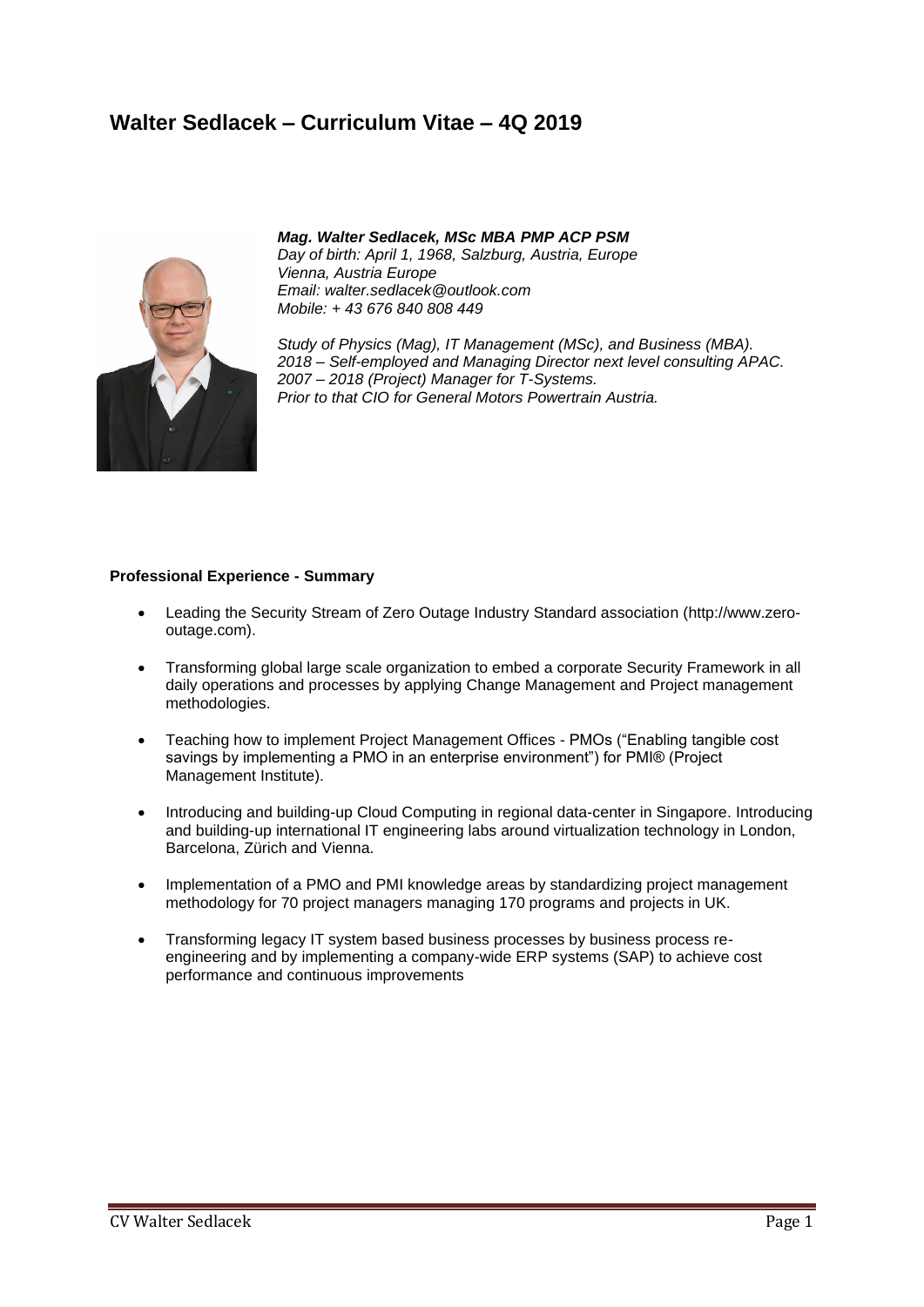### **Professional Experience - Chronological**

- 2018 Self-employed and Managing Director next level consulting Southeast Asia (APAC)
- 2017 2018 ESARIS Manager, T-Systems International
- 2016 2018 Zero Outage Industry Standard Lead Security Stream
- 2014 2017 Global Transformation Manager for T-Systems' Cyber Security framework ESARIS
- 2012 2013 Head of Production Operations, T-Systems Singapore
- 2009 2012 Head of Global Standards Management, T-Systems International
- 2008 2009 Head of Project Management Office, T-Systems UK
- 2007 2009 Head of Desktop Services and Solutions Factory, T-Systems Austria
- 2005 2007 CIO, General Motors Powertrain Austria
- 2004 2005 Project Manager for Plant Floor Systems, General Motors Detroit/USA
- 1998 2004 IT Infrastructure Manager, General Motors Powertrain Austria
- 1996 1997 Software Development, Institute of Medical Physics
- 1992 1995 Teaching Mathematics, Physics and Computer Science at various institutes
- 1987 1991 Software Engineering for various companies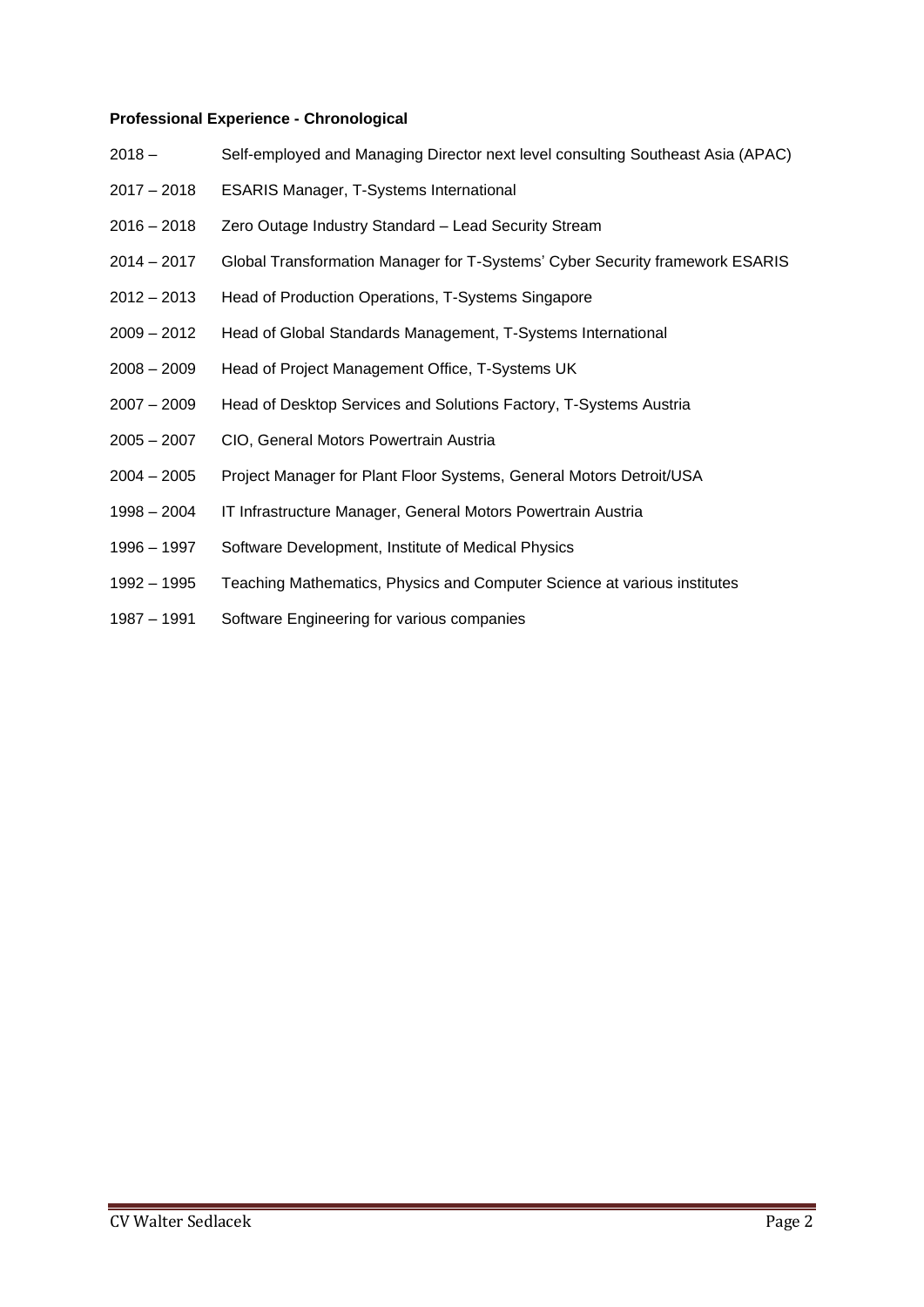## **Achievements**

## IT Strategy

- Executing a cultural change program by introducing a new Cyber Security framework
- Introducing Cloud Based Managed Desktop Services & Cloud Computing (IaaS, PaaS and SaaS)
- Building-up international IT Engineering Labs around Virtualization Technologies in London, Barcelona, Zürich and Vienna
- Standardizing Project Management Methodology for 70 Project Managers managing 170 programs and projects
- Transforming legacy system based business processes by business process reengineering and by implementing a companywide ERP system (SAP) to achieve cost performance and continuous improvements
- Developing an IT security concept for a manufacturing environment by executing results of a prior risk analysis

## IT Operations

- Introducing Key Performance Indicators (KPIs) for IT Desktop operations on a global basis
- Execute organizational Change Management in order to enable innovation
- Implementing an area-wide fully integrated Manufacturing Execution System (MES) to enable IT based Planning, Scheduling, Shipping, Monitoring and Quality management for all production lines within the plant
- Standardizing electronic workplaces (desktops) in six European countries
- Implementing a data-center for a Manufacturing Execution System (MES)
- Implementing a supplier independent local IT monitoring system to enable objective Service Level Agreement (SLA) measurements and management

#### **IT Cost Optimizing**

- Realizing Savings through Make or Buy Strategy and Synergies due to Economy of Scales
- Executing Near- and Off-shore programs
- Annual IT Finance performance by achieving budget stretch targets